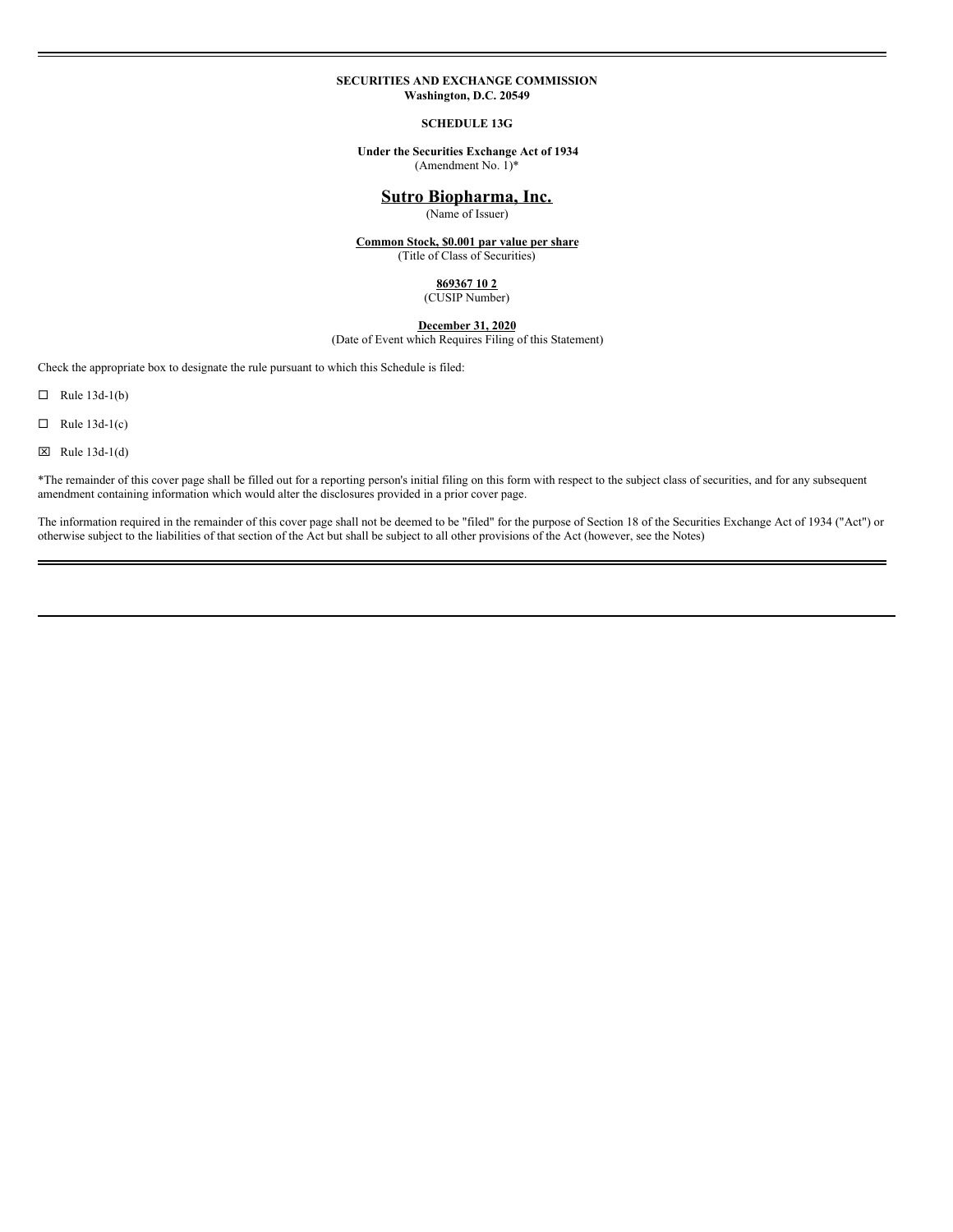|                                        | NAMES OF REPORTING PERSON |                     |                                                                        |         |                                    |  |  |
|----------------------------------------|---------------------------|---------------------|------------------------------------------------------------------------|---------|------------------------------------|--|--|
|                                        |                           |                     | Alta Partners VIII, L.P.                                               |         |                                    |  |  |
|                                        |                           |                     | CHECK THE APPROPRIATE BOX IF A MEMBER OF A GROUP                       |         | $(a)$ $\square$<br>$(b) \boxtimes$ |  |  |
|                                        |                           | <b>SEC USE ONLY</b> |                                                                        |         |                                    |  |  |
|                                        |                           |                     | CITIZENSHIP OR PLACE OF ORGANIZATION                                   |         |                                    |  |  |
|                                        | Delaware                  |                     |                                                                        |         |                                    |  |  |
| <b>NUMBER OF</b><br><b>SHARES</b>      |                           | 5                   | <b>SOLE VOTING POWER</b>                                               | $-0-$   |                                    |  |  |
| <b>BENEFICIALLY</b><br><b>OWNED BY</b> |                           | 6                   | <b>SHARED VOTING POWER</b>                                             | $-()$ - |                                    |  |  |
| <b>EACH</b><br><b>REPORTING</b>        |                           |                     | <b>SOLE DISPOSITIVE POWER</b>                                          | $-0-$   |                                    |  |  |
| <b>PERSON</b><br><b>WITH</b>           |                           | 8                   | <b>SHARED DISPOSITIVE POWER</b>                                        | $-0-$   |                                    |  |  |
| 9                                      | $-0-$                     |                     | AGGREGATE AMOUNT BENEFICIALLY OWNED BY EACH REPORTING PERSON           |         |                                    |  |  |
| 10                                     |                           |                     | CHECK BOX IF THE AGGREGATE AMOUNT IN ROW (9) EXCLUDES CERTAIN SHARES * |         |                                    |  |  |
| 11                                     | $0\%$                     |                     | PERCENT OF CLASS REPRESENTED BY AMOUNT IN ROW (9)                      |         |                                    |  |  |
| 12                                     | PN                        |                     | <b>TYPE OF REPORTING PERSON</b>                                        |         |                                    |  |  |
|                                        |                           |                     |                                                                        |         |                                    |  |  |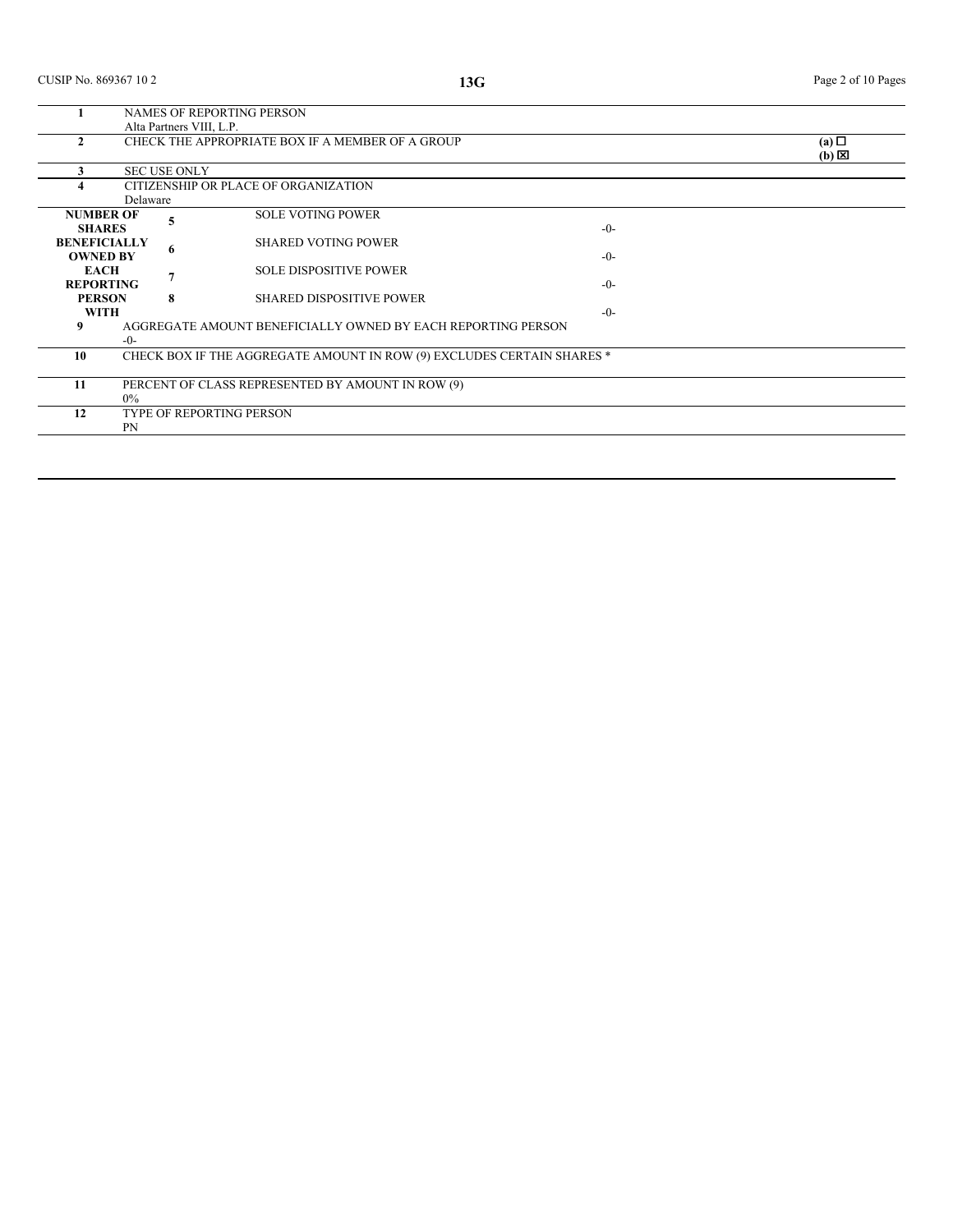|                     | <b>NAMES OF REPORTING PERSON</b>                 |   |                                                                        |                 |                 |  |  |
|---------------------|--------------------------------------------------|---|------------------------------------------------------------------------|-----------------|-----------------|--|--|
|                     |                                                  |   | Alta Partners Management VIII, LLC                                     |                 |                 |  |  |
|                     | CHECK THE APPROPRIATE BOX IF A MEMBER OF A GROUP |   |                                                                        | $(a)$ $\square$ |                 |  |  |
|                     |                                                  |   |                                                                        |                 | $(b) \boxtimes$ |  |  |
|                     | <b>SEC USE ONLY</b>                              |   |                                                                        |                 |                 |  |  |
|                     |                                                  |   | CITIZENSHIP OR PLACE OF ORGANIZATION                                   |                 |                 |  |  |
|                     | Delaware                                         |   |                                                                        |                 |                 |  |  |
| <b>NUMBER OF</b>    |                                                  |   | <b>SOLE VOTING POWER</b>                                               |                 |                 |  |  |
| <b>SHARES</b>       |                                                  |   |                                                                        | $-0-$           |                 |  |  |
| <b>BENEFICIALLY</b> |                                                  |   | <b>SHARED VOTING POWER</b>                                             |                 |                 |  |  |
| <b>OWNED BY</b>     |                                                  | 6 |                                                                        | $-0-$           |                 |  |  |
| <b>EACH</b>         |                                                  |   | <b>SOLE DISPOSITIVE POWER</b>                                          |                 |                 |  |  |
| <b>REPORTING</b>    |                                                  |   |                                                                        | $-0-$           |                 |  |  |
| <b>PERSON</b>       |                                                  | 8 | <b>SHARED DISPOSITIVE POWER</b>                                        |                 |                 |  |  |
| <b>WITH</b>         |                                                  |   |                                                                        | $-0-$           |                 |  |  |
| 9                   |                                                  |   | AGGREGATE AMOUNT BENEFICIALLY OWNED BY EACH REPORTING PERSON           |                 |                 |  |  |
|                     | $-0-$                                            |   |                                                                        |                 |                 |  |  |
| 10                  |                                                  |   | CHECK BOX IF THE AGGREGATE AMOUNT IN ROW (9) EXCLUDES CERTAIN SHARES * |                 |                 |  |  |
|                     |                                                  |   |                                                                        |                 |                 |  |  |
| 11                  |                                                  |   | PERCENT OF CLASS REPRESENTED BY AMOUNT IN ROW (9)                      |                 |                 |  |  |
|                     | $0\%$ (b)                                        |   |                                                                        |                 |                 |  |  |
| 12                  |                                                  |   | TYPE OF REPORTING PERSON                                               |                 |                 |  |  |
|                     | $_{\rm OO}$                                      |   |                                                                        |                 |                 |  |  |
|                     |                                                  |   |                                                                        |                 |                 |  |  |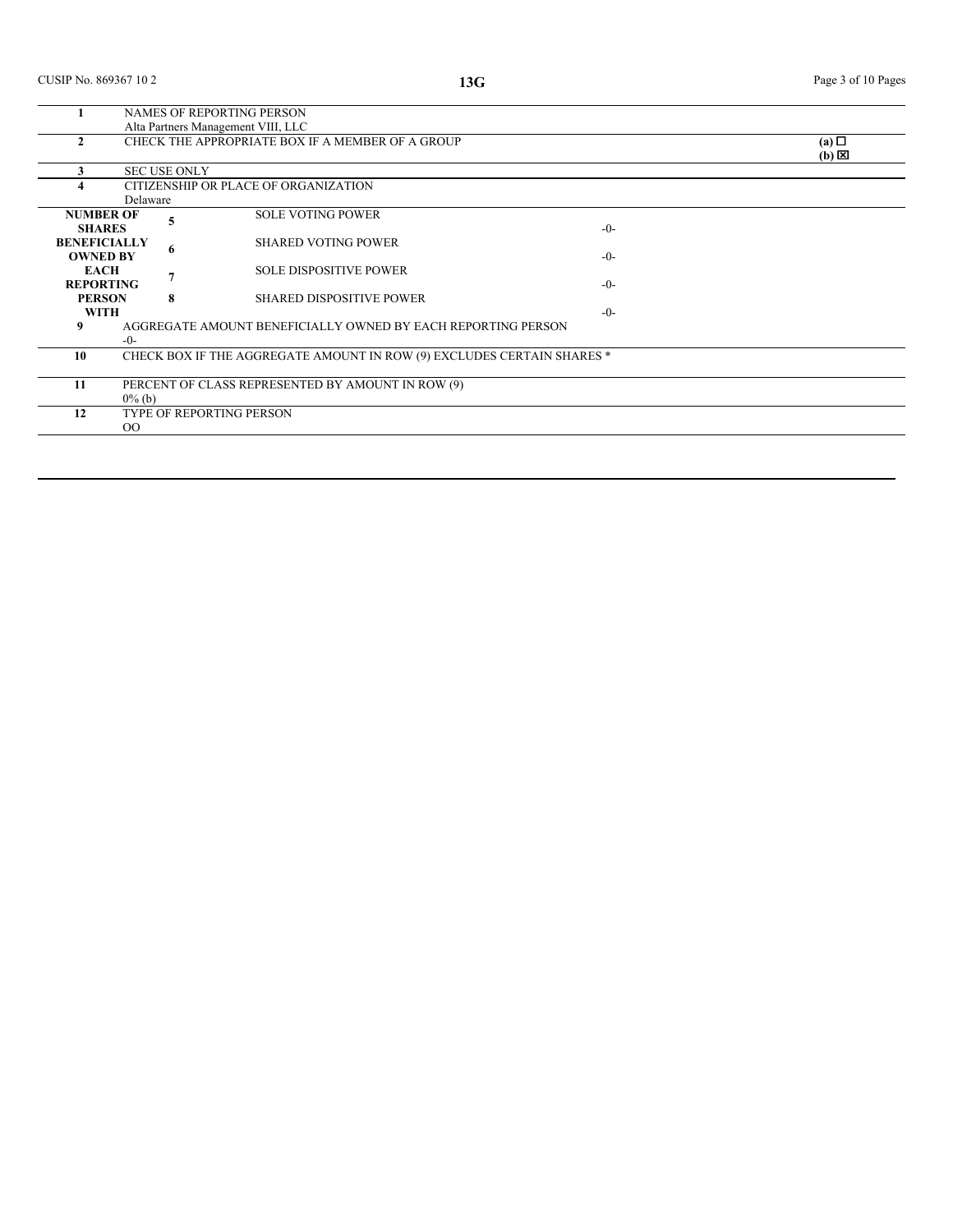|                                        | NAMES OF REPORTING PERSON                                      |   |                                                                        |       |                        |  |  |
|----------------------------------------|----------------------------------------------------------------|---|------------------------------------------------------------------------|-------|------------------------|--|--|
|                                        | Daniel Janney                                                  |   |                                                                        |       |                        |  |  |
|                                        |                                                                |   | CHECK THE APPROPRIATE BOX IF A MEMBER OF A GROUP                       |       | (a)<br>$(b) \boxtimes$ |  |  |
|                                        | <b>SEC USE ONLY</b>                                            |   |                                                                        |       |                        |  |  |
|                                        |                                                                |   | CITIZENSHIP OR PLACE OF ORGANIZATION                                   |       |                        |  |  |
| <b>NUMBER OF</b><br><b>SHARES</b>      | U.S.A.                                                         | 5 | <b>SOLE VOTING POWER</b>                                               | $-0-$ |                        |  |  |
| <b>BENEFICIALLY</b><br><b>OWNED BY</b> |                                                                | 6 | <b>SHARED VOTING POWER</b>                                             | $-0-$ |                        |  |  |
| <b>EACH</b><br><b>REPORTING</b>        |                                                                |   | <b>SOLE DISPOSITIVE POWER</b>                                          | $-0-$ |                        |  |  |
| <b>PERSON</b><br><b>WITH</b>           |                                                                | 8 | <b>SHARED DISPOSITIVE POWER</b>                                        | $-0-$ |                        |  |  |
| 9                                      | $-0-$                                                          |   | AGGREGATE AMOUNT BENEFICIALLY OWNED BY EACH REPORTING PERSON           |       |                        |  |  |
| 10                                     |                                                                |   | CHECK BOX IF THE AGGREGATE AMOUNT IN ROW (9) EXCLUDES CERTAIN SHARES * |       |                        |  |  |
| 11                                     | PERCENT OF CLASS REPRESENTED BY AMOUNT IN ROW (9)<br>$0\%$ (b) |   |                                                                        |       |                        |  |  |
| 12                                     | $\mathbb{N}$                                                   |   | <b>TYPE OF REPORTING PERSON</b>                                        |       |                        |  |  |
|                                        |                                                                |   |                                                                        |       |                        |  |  |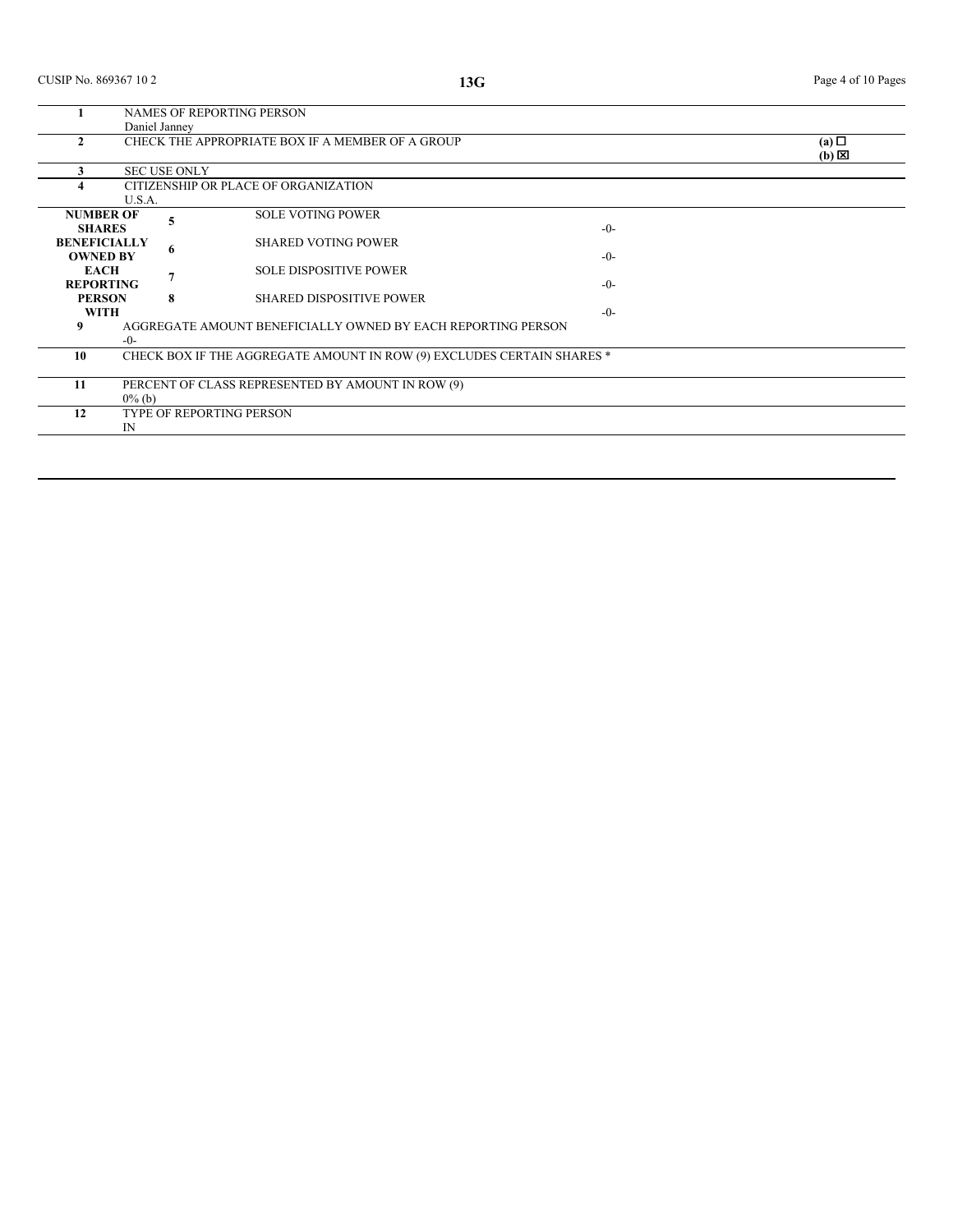|                     | NAMES OF REPORTING PERSON |                     |                                                                        |         |                 |  |  |
|---------------------|---------------------------|---------------------|------------------------------------------------------------------------|---------|-----------------|--|--|
|                     | Guy Nohra                 |                     |                                                                        |         |                 |  |  |
|                     |                           |                     | CHECK THE APPROPRIATE BOX IF A MEMBER OF A GROUP                       |         | $(a)$ $\square$ |  |  |
|                     |                           |                     |                                                                        |         | $(b) \boxtimes$ |  |  |
|                     |                           | <b>SEC USE ONLY</b> |                                                                        |         |                 |  |  |
|                     |                           |                     | CITIZENSHIP OR PLACE OF ORGANIZATION                                   |         |                 |  |  |
|                     | U.S.A.                    |                     |                                                                        |         |                 |  |  |
| <b>NUMBER OF</b>    |                           |                     | <b>SOLE VOTING POWER</b>                                               |         |                 |  |  |
| <b>SHARES</b>       |                           |                     |                                                                        | $-0-$   |                 |  |  |
| <b>BENEFICIALLY</b> |                           |                     | <b>SHARED VOTING POWER</b>                                             |         |                 |  |  |
| <b>OWNED BY</b>     |                           | 6                   |                                                                        | $-0-$   |                 |  |  |
| <b>EACH</b>         |                           |                     | <b>SOLE DISPOSITIVE POWER</b>                                          |         |                 |  |  |
| <b>REPORTING</b>    |                           |                     |                                                                        | $-()$ - |                 |  |  |
| <b>PERSON</b>       |                           | 8                   | <b>SHARED DISPOSITIVE POWER</b>                                        |         |                 |  |  |
|                     |                           |                     |                                                                        |         |                 |  |  |
| <b>WITH</b>         |                           |                     |                                                                        | $-0-$   |                 |  |  |
| 9                   |                           |                     | AGGREGATE AMOUNT BENEFICIALLY OWNED BY EACH REPORTING PERSON           |         |                 |  |  |
|                     | $-0-$                     |                     |                                                                        |         |                 |  |  |
| 10                  |                           |                     | CHECK BOX IF THE AGGREGATE AMOUNT IN ROW (9) EXCLUDES CERTAIN SHARES * |         |                 |  |  |
|                     |                           |                     |                                                                        |         |                 |  |  |
| 11                  |                           |                     | PERCENT OF CLASS REPRESENTED BY AMOUNT IN ROW (9)                      |         |                 |  |  |
|                     | $0\%$ (b)                 |                     |                                                                        |         |                 |  |  |
| 12                  |                           |                     | TYPE OF REPORTING PERSON                                               |         |                 |  |  |
|                     | $_{\rm IN}$               |                     |                                                                        |         |                 |  |  |
|                     |                           |                     |                                                                        |         |                 |  |  |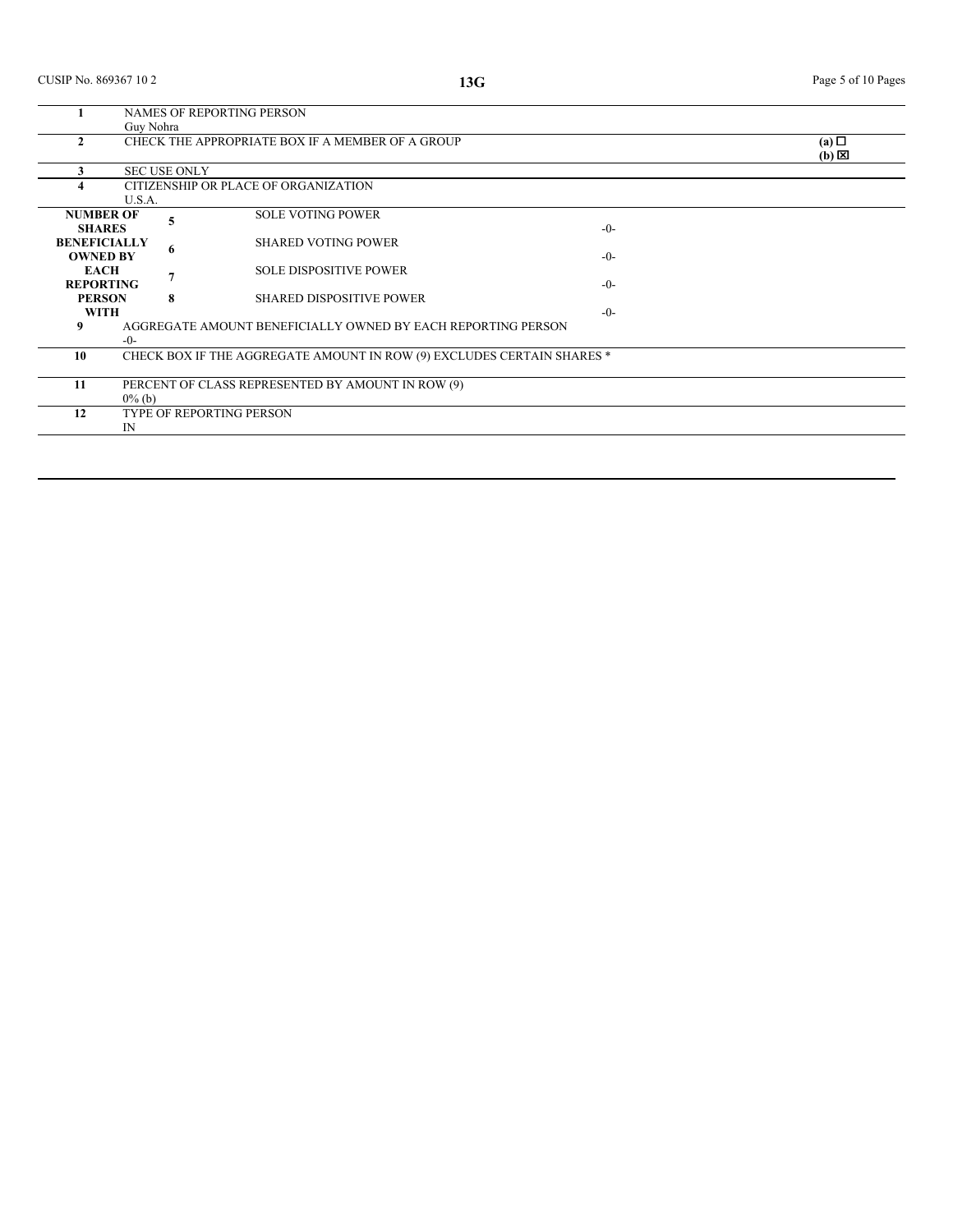| Name of Issuer:<br>Sutro Biopharma, Inc. ("Issuer")                                                                               |
|-----------------------------------------------------------------------------------------------------------------------------------|
| Address of Issuer's Principal Executive Offices:<br>310 Utah Avenue, Suite 150<br>South San Francisco, CA 94080                   |
| Name of Person Filing:                                                                                                            |
| Alta Partners VIII, L.P. ("APVIII")<br>Alta Partners Management VIII, LLC ("APMVIII")<br>Guy Nohra ("GN")<br>Daniel Janney ("DJ") |
| Address of Principal Business Office:<br>Four Embarcadero Center, Suite 2100<br>San Francisco, CA 94111                           |
| Citizenship/Place of Organization:                                                                                                |
| Entities:<br><b>APVIII</b><br>- Delaware<br><b>APMVIII</b><br>- Delaware                                                          |
| Individuals:                                                                                                                      |
| - United States<br>- United States                                                                                                |
| Title of Class of Securities:<br>Common Stock, \$0.001 par value per share                                                        |
| <b>CUSIP</b> Number:<br>869367102                                                                                                 |
|                                                                                                                                   |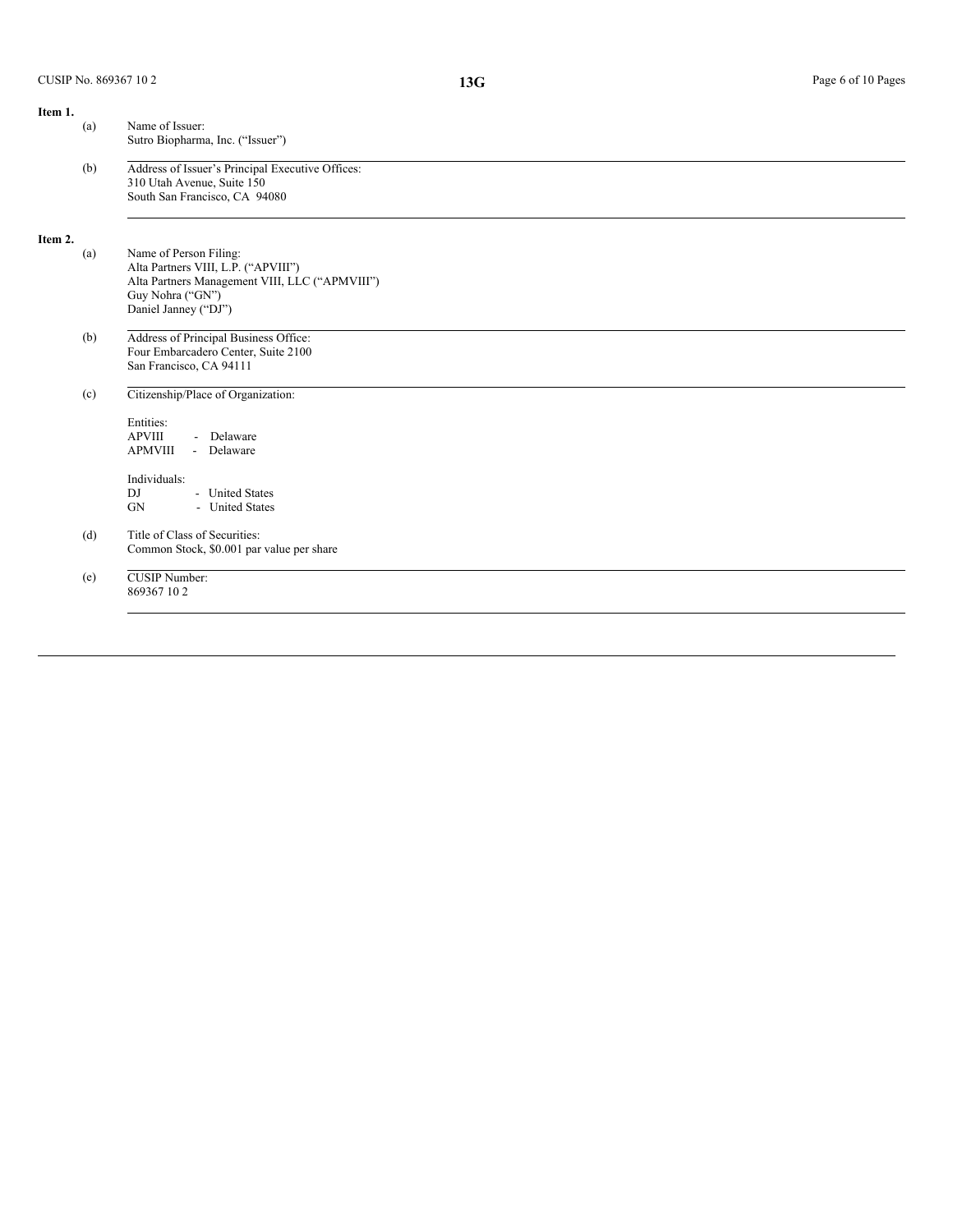### **Item 3. Not applicable.**

# **Item 4**. **Ownership.**

The following beneficial ownership information is provided as of December 31, 2020.

| <b>Fund Entities</b> | <b>Shares</b><br>Held<br><b>Directly</b> | Sole<br>Voting<br>Power | Shared<br>V <sub>oting</sub><br>Power | <b>Sole</b><br><b>Dispositive</b><br>Power | <b>Shared</b><br><b>Dispositive</b><br>Power | <b>Beneficial</b><br>Ownership | Percentage<br>of Class |
|----------------------|------------------------------------------|-------------------------|---------------------------------------|--------------------------------------------|----------------------------------------------|--------------------------------|------------------------|
| <b>APVIII</b>        |                                          |                         |                                       |                                            |                                              |                                | 0%                     |
| APMVIII              |                                          |                         |                                       |                                            |                                              |                                | 0%                     |
| DJ                   |                                          |                         |                                       |                                            |                                              |                                | 0%                     |
| <b>GN</b>            |                                          |                         |                                       |                                            |                                              |                                | $0\%$                  |

# **Item 5. Ownership of Five Percent or Less of a Class**

If this statement is being filed to report the fact that as of the date hereof the reporting person has ceased to be the beneficial owner of more than 5 percent of the class of securities, check the following  $\boxtimes$ 

## **Item 6. Ownership of More than Five Percent on Behalf of Another Person**

Not applicable.

Item 7. Identification and Classification of the Subsidiary Which Acquired the Security Being Reported on By the Parent Holding Company.

Not applicable.

## **Item 8. Identification and Classification of Members of the Group**

No reporting person is a member of a group as defined in Section 240.13d-1(b)(1)(ii)(J) of the Act.

# **Item 9. Notice of Dissolution of Group**

Not applicable.

#### **Item 10. Certification**

Not applicable.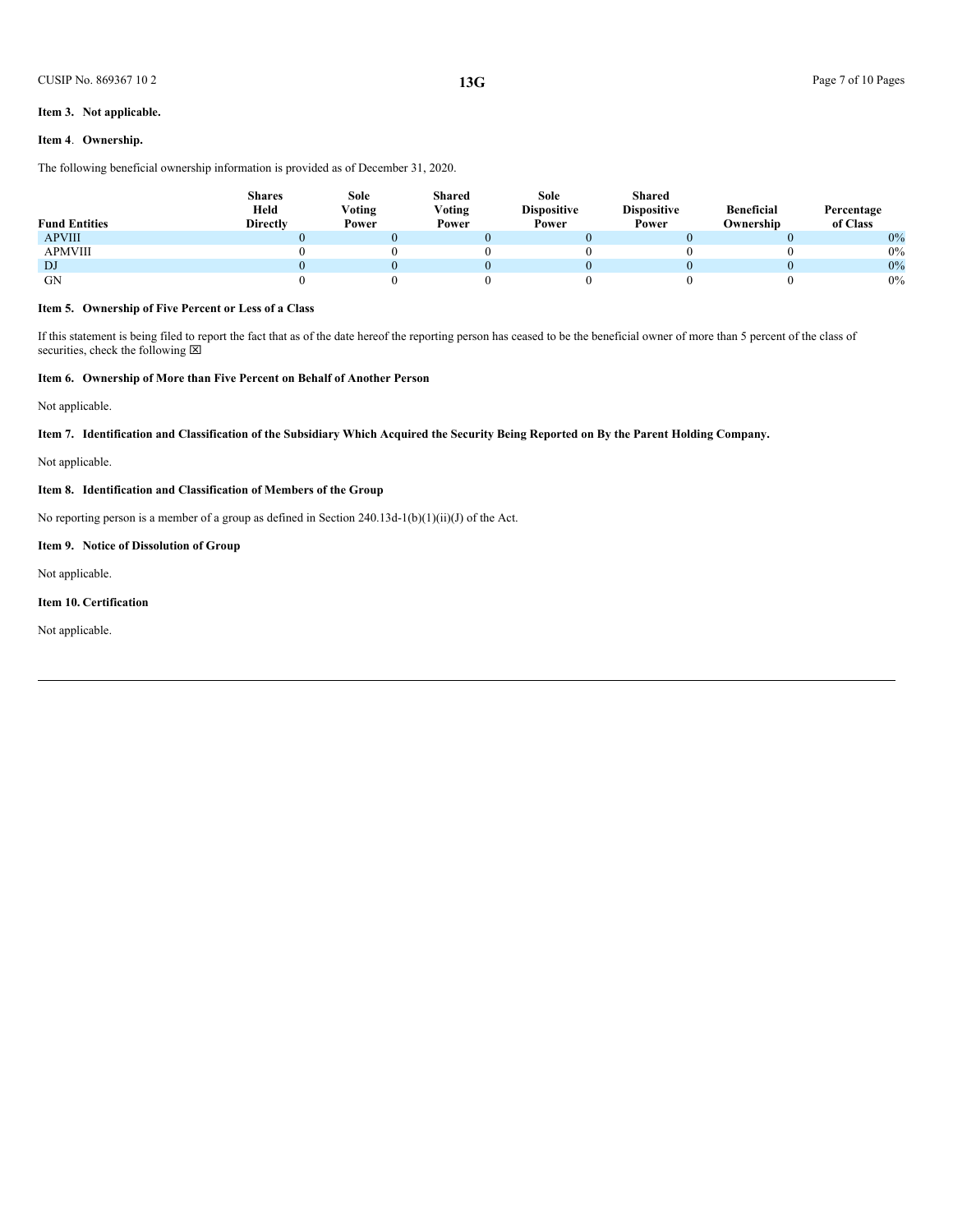A: Joint Filing Statement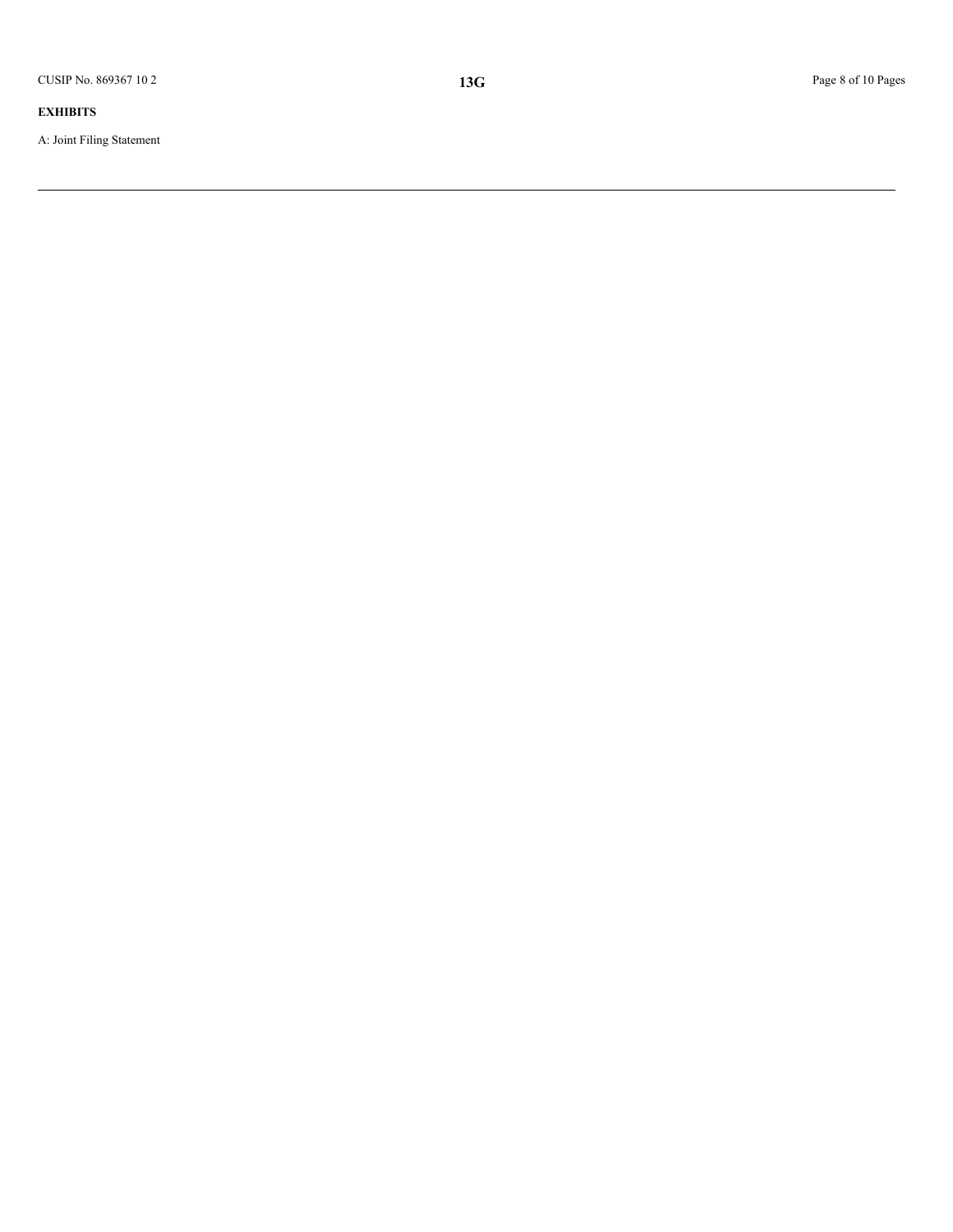# **SIGNATURE**

After reasonable inquiry and to the best of my knowledge and belief, I certify that the information set forth in this statement is true, complete and correct.

Date: February 16, 2021

**Alta Partners VIII, L.P.**

By: Alta Partners Management VIII, LLC

By: /s/ Daniel Janney

Daniel Janney, Managing Director

# **Alta Partners Management VIII, LLC**

By: /s/ Daniel Janney Daniel Janney, Managing Director

/s/ Daniel Janney

**Daniel Janney**

/s/ Guy Nohra

**Guy Nohra**